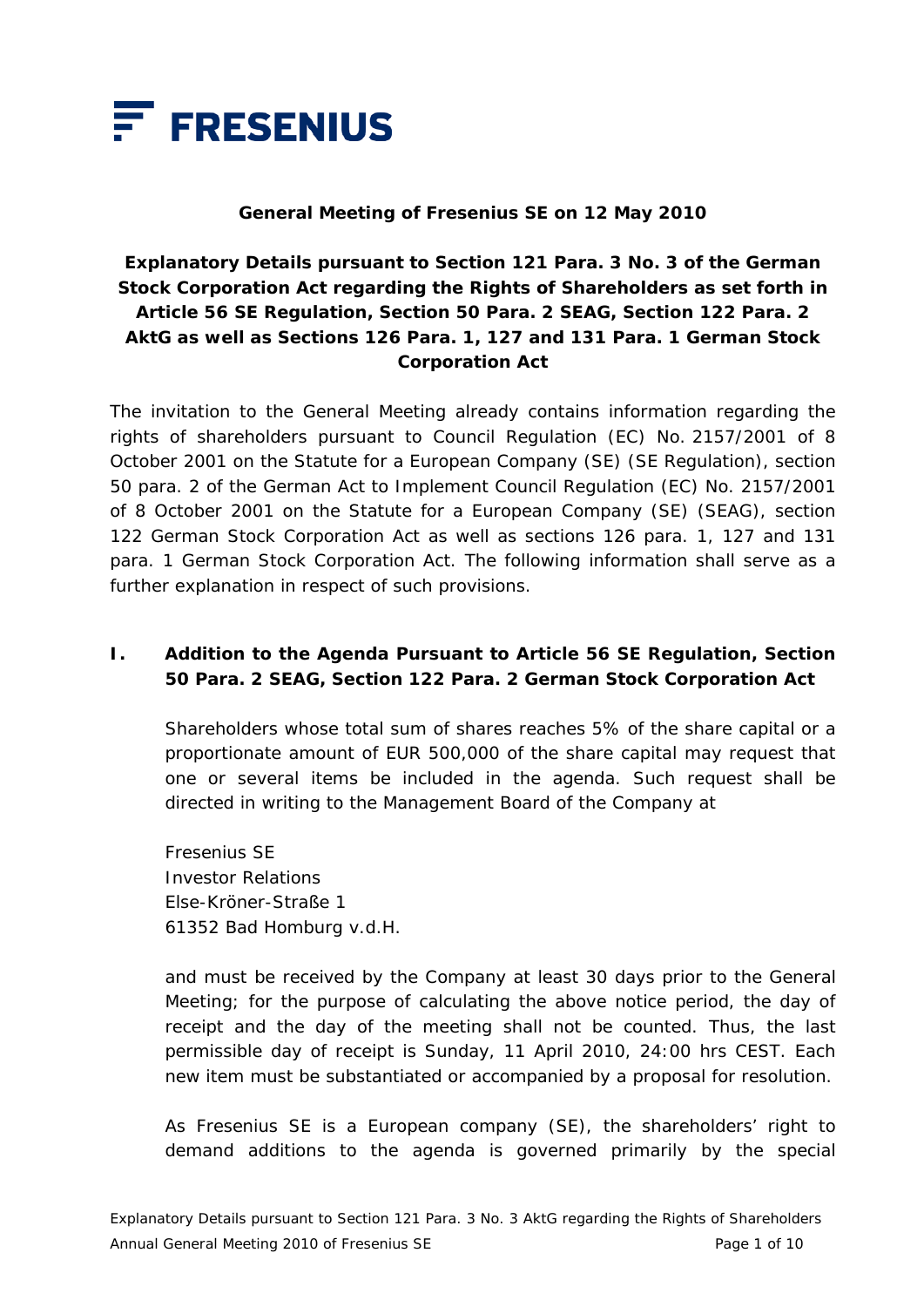

provisions in Article 56 SE Regulation and section 50 para. 2 SEAG. The provision dealing with requests that additional items be included in the agenda for a German stock corporation, section 122 para. 2 German Stock Corporation Act, applies only as a supplementary provision insofar as the primarily applicable Article 56 SE Regulation and section 50 para. 2 SEAG contain no exhaustive provision. Thus, according to the dominant opinion, especially the minimum holding duration dealt with in section 122 para. 2 sentence 1 in conjunction with para. 1 sentence 3 and section 142 para. 2 sentence 2 German Stock Corporation Act, which applies to German stock corporations, is not applicable to an SE domiciled in Germany. Shareholders of Fresenius SE who wish to request that additional items be included in the agenda must therefore not prove in the request for the addition to the agenda that they have been the owners of the shares for at least three months.

 Additions to the agenda which are to be published and have not already been published together with the convening notice will be published in the electronic Federal Gazette (*elektronischer Bundesanzeiger*) without undue delay following the receipt of the request and transmitted for publication to such media which are reasonably expected to disseminate the information in the entire European Union. Such additions to the agenda are also published on the website www.fresenius.com in the area Investor Relations/Annual General Meeting and notified to the shareholders in accordance with section 125 para. 1 sentence 3 German Stock Corporation Act.

 These shareholder rights are based on the following provisions of the SE Regulation, the SEAG and the German Stock Corporation Act (excerpts):

Article 56 SE Regulation

 One or more shareholders who together hold at least 10% of an SE's subscribed capital may request that one or more additional items be put on the agenda of any general meeting. The procedures and time limits applicable to such requests shall be laid down by the national laws of the member state in which the SE's registered office is situated or, failing that, by the SE's statutes. The above proportion may be reduced by the statutes or by the law of the member state in which the SE's registered office is situated under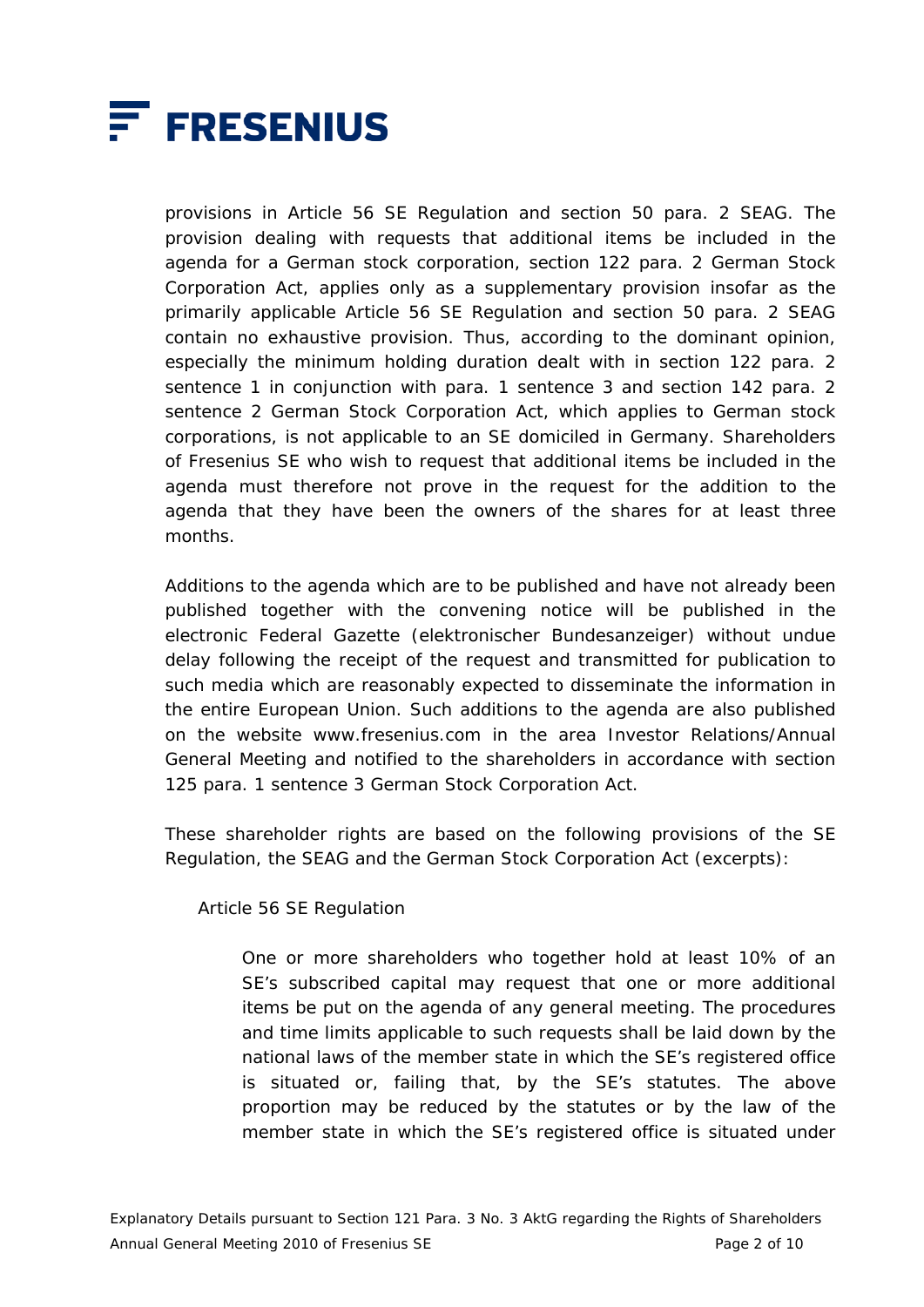

the same conditions as are applicable to public limited-liability companies.

Section 50 para. 2 SEAG

(2) One or more shareholders who together hold at least 5% of the share capital or the proportionate amount of EUR 500,000 may request that one or more additional items be put on the agenda of any general meeting.

Section 122 para. 1 and para. 2 German Stock Corporation Act

- (1) A general meeting shall be convened if shareholders having an aggregate shareholding amounting to one-twentieth of the share capital request this in writing, stating the purpose and the reasons therefor; the request shall be directed to the management board. The articles of association may provide that the right to request calling of a general meeting shall require a different form and the holding of a lower portion of the share capital. Section 142 para. 2 sentence 2 shall apply analogously.
- (2) In the same way, shareholders with an aggregate shareholding of one-twentieth of the share capital or the proportionate amount of EUR 500,000 may request that items be put on the agenda and published. Each new item must be substantiated or accompanied by a proposal for resolution. The request within the meaning of sentence 1 must have been received by the company at least 24 days, and in the case of listed companies at least 30 days, prior to the meeting; for the purpose of calculating the above time period, the day of receipt shall not be counted.

# **II. Motions and Election Proposals by Shareholders (Sections 126 Para. 1 and 127 German Stock Corporation Act)**

 Shareholders may make motions regarding individual agenda items (cf. section 126 German Stock Corporation Act); this also applies to proposals for the election of members of the Supervisory Board or of auditors (cf. section 127 German Stock Corporation Act).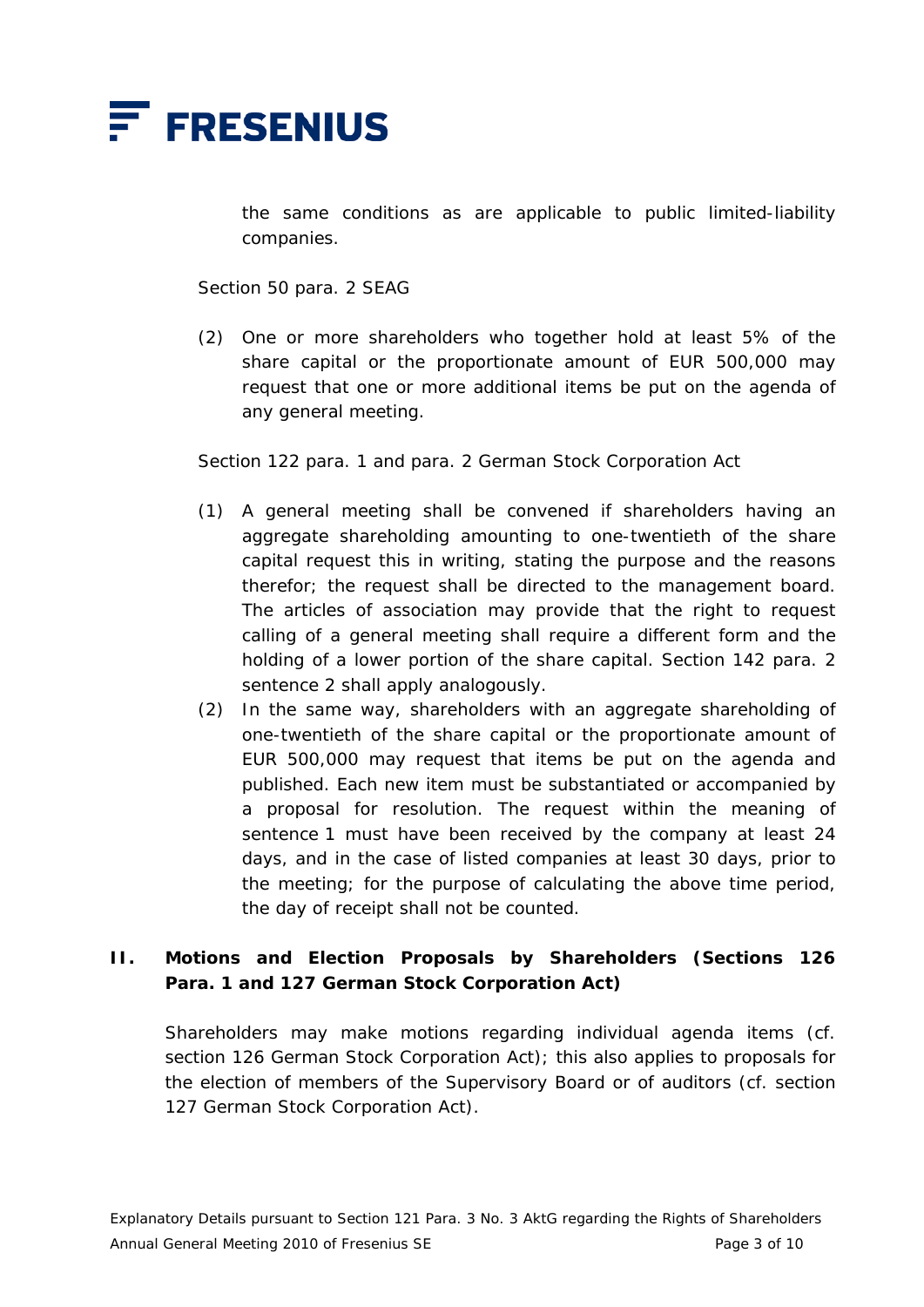

 Pursuant to section 126 para. 1 German Stock Corporation Act, motions of shareholders, including the shareholder's name, a statement of grounds for the motion and any comments of the management, are to be made available to the relevant persons to be notified in accordance with section 125 para. 1 to 3 German Stock Corporation Act under the conditions set forth therein on the website of the Company, provided that the shareholder has sent to the address set out below a counter-motion against a proposal of the Management Board and/or the Supervisory Board with respect to a certain item on the agenda, including a statement of the reasons for the countermotion, no later than 14 days prior to the General Meeting of the Company. For the purpose of calculating the above notice period, the day of receipt and the day of the meeting shall not be counted. Thus, the last permissible day of receipt is Tuesday, 27 April 2010, 24:00 hrs CEST.

 The persons to be notified in accordance with section 125 para. 1 to 3 are the following:

- 1. Section 125 para. 1 German Stock Corporation Act: Credit institutions and shareholders' associations which exercised voting rights on behalf of shareholders in the preceding general meeting or which have requested such communication.
- 2. Section 125 para. 2 German Stock Corporation Act: Shareholders who request such communication.
- 3. Section 125 para. 3 German Stock Corporation Act: Each member of the supervisory board can request that the management board send the same communications to him.

 A counter-motion need not be made available if one of the exclusions pursuant to section 126 para. 2 German Stock Corporation Act exists. The provisions of section 126 para. 2 German Stock Corporation Act read as follows:

- (2) A counter-motion and the grounds therefor need not be made available where
	- 1. the management board would become criminally liable by reason of making available the counter-motion and the grounds therefor,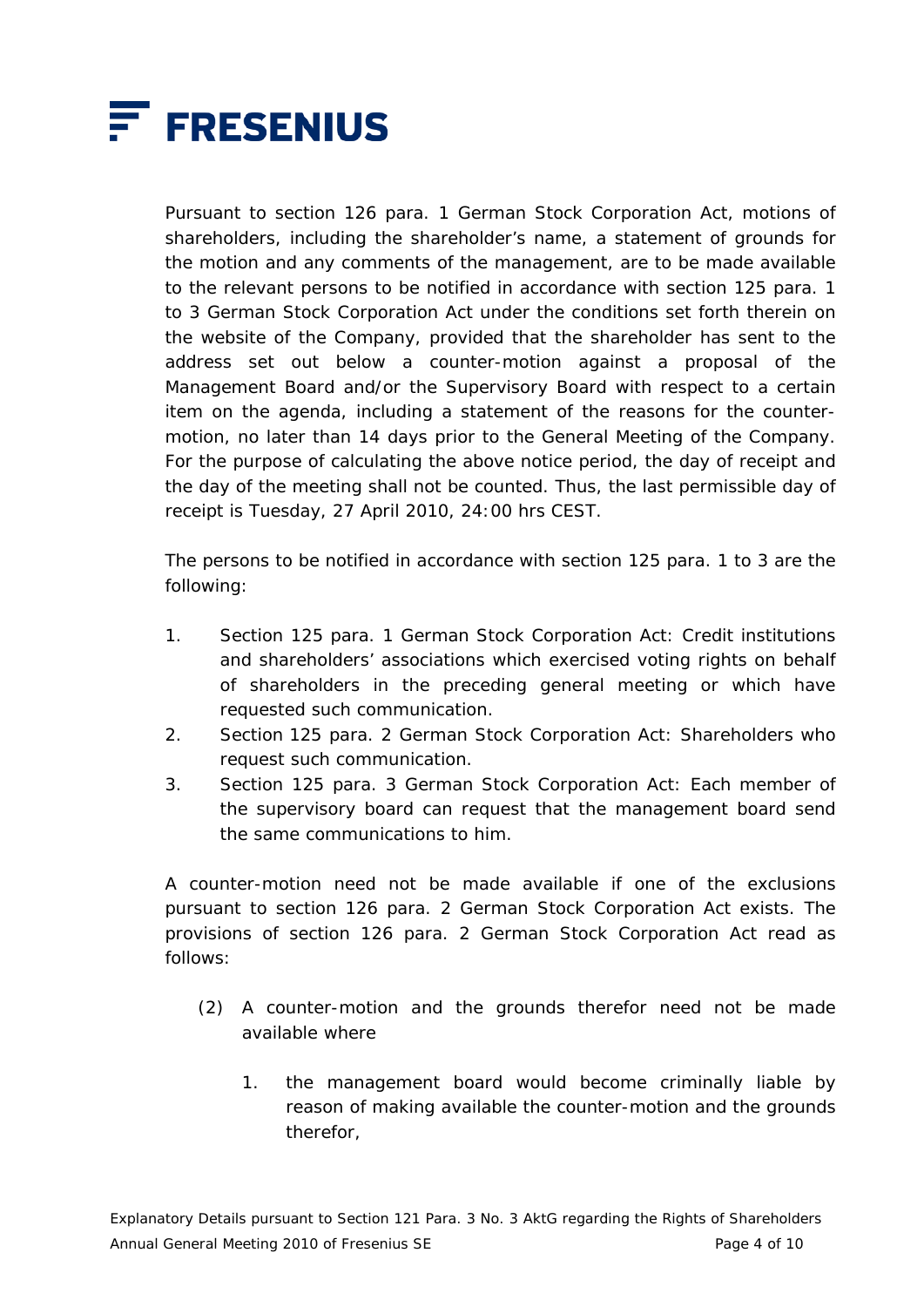

- 2. the counter-motion would result in a resolution of the general meeting which is illegal or violates the articles of association,
- 3. the grounds contain statements which are manifestly false or misleading in material respects or which are libellous,
- 4. a counter-motion of such shareholder based on the same facts has already been made available regarding a general meeting of the Company pursuant to section 125,
- 5. the same counter-motion of such shareholder on essentially identical grounds has already been made available pursuant to section 125 in respect of at least two general meetings of the company within the past five years and at such general meetings less than one-twentieth of the share capital represented voted in favour of such counter-motion,
- 6. the shareholder indicates that he will neither attend nor be represented at the general meeting, or
- 7. the shareholder failed within the past two years at two general meetings to make or cause to be made on his behalf a countermotion communicated by him.

 Moreover, the grounds need not be made available if they exceed a total of 5,000 characters.

 The right of every shareholder to make counter-motions regarding the various agenda items even without prior communication to the Company during the General Meeting remains unaffected. This right results from section 124 para. 4 sentence 2 German Stock Corporation Act. According to this provision, no publication is required for the adoption of resolutions on motions made in respect of agenda items.

 We point out that any counter-motions which have been sent to the Company in advance in due time will be considered only if they are made orally during the meeting.

 No statement of grounds needs to be provided for nominations for elections made by shareholders pursuant to section 127 German Stock Corporation Act. Election proposals shall only be made available if they contain the name, the exercised profession and the place of residence of the nominees (the corporate name and registered office in the case of legal entities) and, in case of an election of members of the Supervisory Board, information on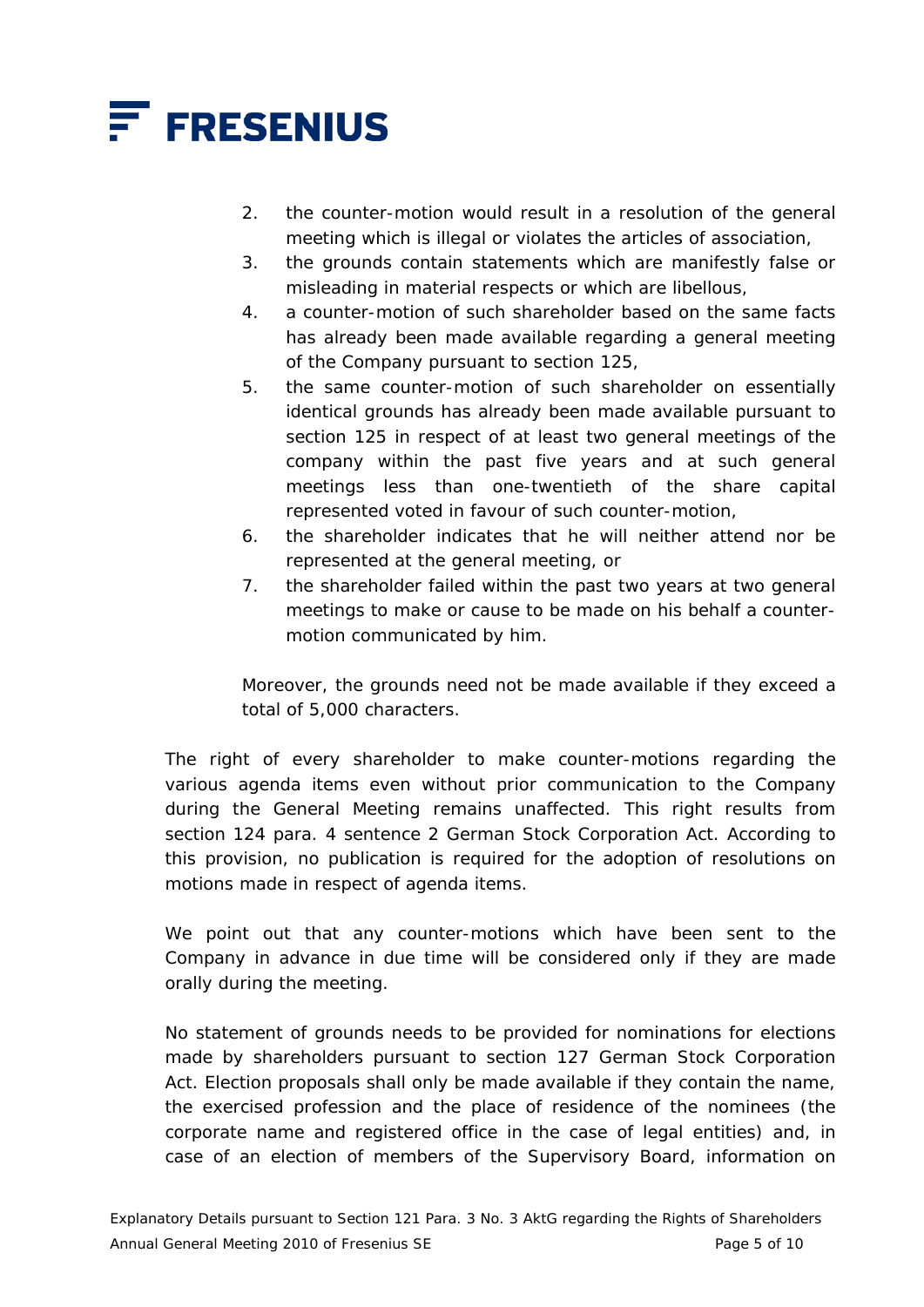

their membership in other supervisory boards the constitution of which is required by law; information on their membership in comparable domestic and foreign supervisory bodies of business undertakings should be added (cf. section 127 sentence 3 German Stock Corporation Act in conjunction with section 124 para. 3 and section 125 para. 1 sentence 5 German Stock Corporation Act). In all other respects, the requirements and provisions for the making available of motions shall apply analogously; in particular, the aforementioned reasons for exclusion pursuant to section 126 para. 2 German Stock Corporation Act shall apply.

 Any shareholder motions (including the statement of grounds therefor) and election proposals pursuant to section 126 para. 1 and section 127 German Stock Corporation Act shall be sent exclusively to:

 Fresenius SE Investor Relations Else-Kröner-Straße 1 61352 Bad Homburg v.d.H. or by telefax: +49 (0) 61 72 / 608-24 88 or by e-mail to: ir-fre@fresenius.com

 Any motions and proposals for election of shareholders to be made available (including the shareholder's name and – in case of motions – the statement of grounds therefor) will be made available after their receipt on the website www.fresenius.com in the area Investor Relations/Annual General Meeting. Any comments of the management will also be posted on the above website.

 The above shareholder rights are based on the following provisions of the German Stock Corporation Act (in addition to the provisions of section 126 para. 2 German Stock Corporation Act which have already been cited above).

Section 126 para. 1 and 3 German Stock Corporation Act

(1) Motions by shareholders, including the shareholder's name, a statement of grounds for the motion and any comments of the management, are to be made available to the relevant persons to be notified in accordance with section 125 para. 1 to 3 German Stock Corporation Act under the conditions set forth therein,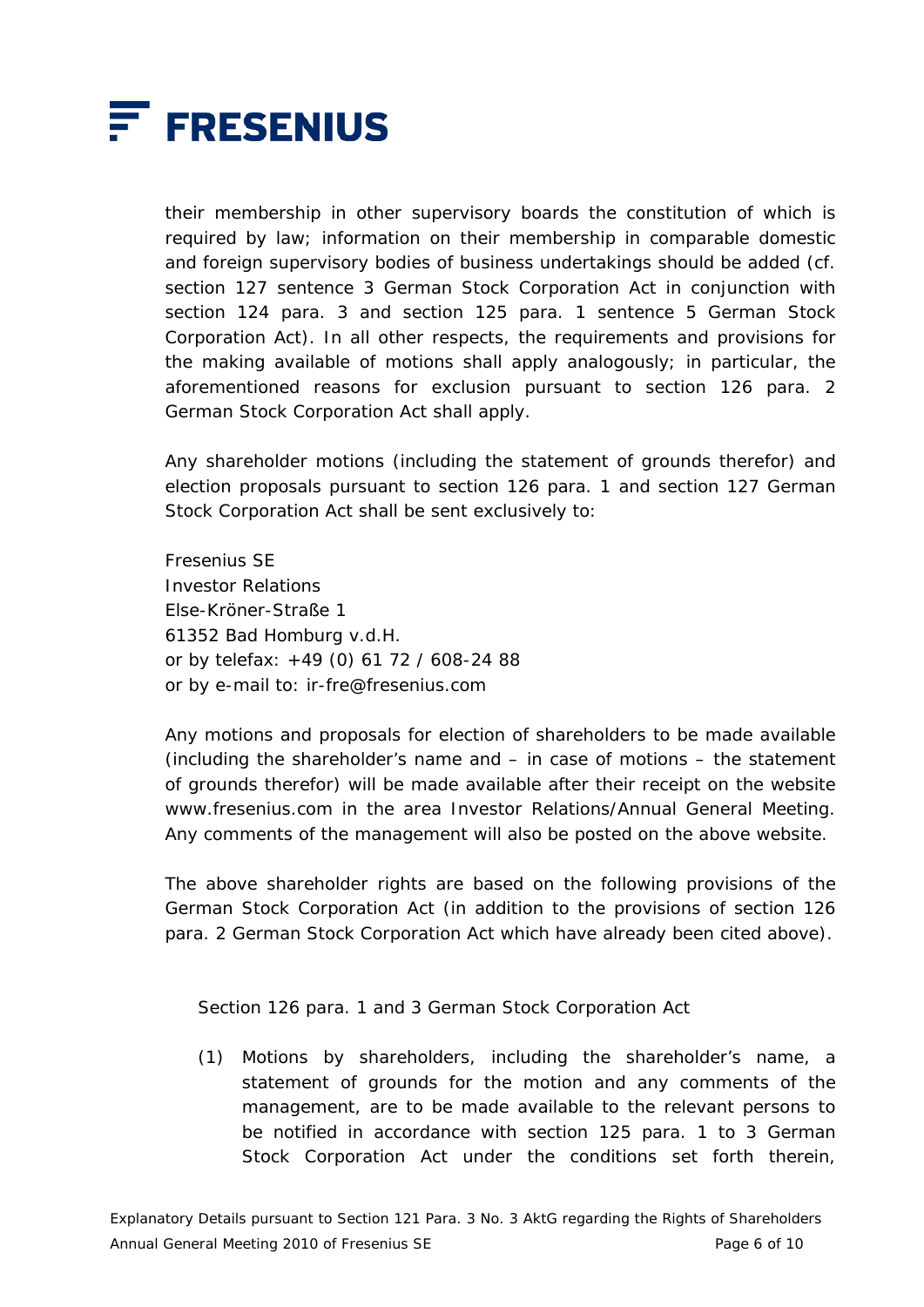

provided that the shareholder has sent to the relevant address stated in the convening notice a counter-motion against a proposal of the management board and the supervisory board with respect to a particular item of the agenda, including a statement of grounds for the counter-motion, no later than 14 days prior to the meeting of the company. For the purposes of calculating such time period, the day of receipt shall not be counted. In the case of listed companies, the aforementioned information must be made available on the website of the company. Section 125 para. 3 shall apply mutatis mutandis.

(3) If several shareholders make counter-motions in respect of the same subject matter to be resolved, the management board may combine such counter-motions and the respective statements of grounds.

Section 127 German Stock Corporation Act

 Section 126 shall apply analogously to a proposal by a shareholder for the election of members of the supervisory board or external auditors. Such proposal need not be substantiated. The management board is under no obligation to make available the proposal unless it contains the information required under section 124 para. 3 sentence 3 and section 125 para. 1 sentence 5.

# **III. Shareholders' Information Rights (Section 131 Para. 1 German Stock Corporation Act)**

 In the General Meeting, each shareholder and shareholder's representative may request from the Management Board information on the matters of the Company to the extent that such information is necessary for a proper evaluation of the relevant item on the agenda (cf. section 131 para. 1 German Stock Corporation Act). The information right also extends to the Company's legal and business relations with any affiliated company as well as to the situation of the group and the companies included in the consolidated financial statements.

 Requests for information will in principle be made orally at the General Meeting during the discussion.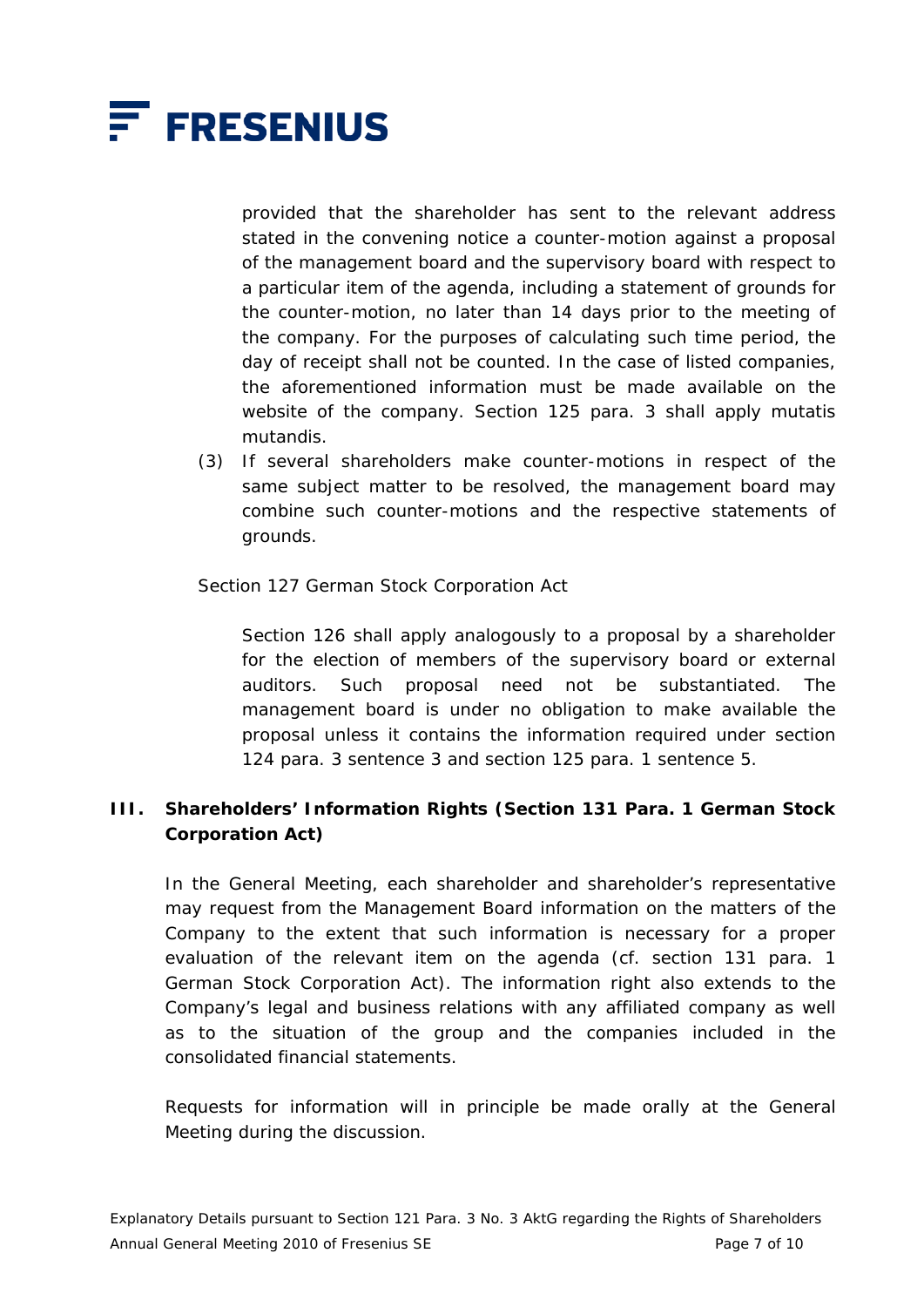

 The information shall comply with the principles of conscientious and accurate account. The Management Board may refuse to provide information under the conditions set forth in section 131 para. 3 German Stock Corporation Act. The provisions of section 131 para. 3 German Stock Corporation Act read as follows:

- (3) The management board may refuse to provide information
	- 1. to the extent that the provision of such information is, according to sound business judgement, likely to cause material damage to the company or an affiliated company,
	- 2. to the extent that such information relates to tax valuations or the amount of certain tax liabilities,
	- 3. regarding the difference between the value at which items are shown in the annual balance sheet and the higher market value of such items, unless the general meeting is to approve the annual financial statements,
	- 4. regarding the accounting and valuation methods, to the extent that disclosure of such methods in the notes suffices to provide a fair view of the actual asset, financial and profit situation of the company within the meaning of section 264 para. 2 of the German Commercial Code; the foregoing shall not apply if the general meeting is to approve the annual financial statements,
	- 5. to the extent that the provision thereof would render the management board criminally liable,
	- 6. to the extent that, in the case of credit institutions or financial services institutions, information on accounting and valuation methods applied and set-offs made need not be given in the annual financial statements, the annual report, the consolidated financial statements or the consolidated annual report,
	- 7. to the extent that the information is continuously accessible on the website of the company for a period of at least seven days prior to and during the general meeting.

 The provision of information may not be refused for any other reasons.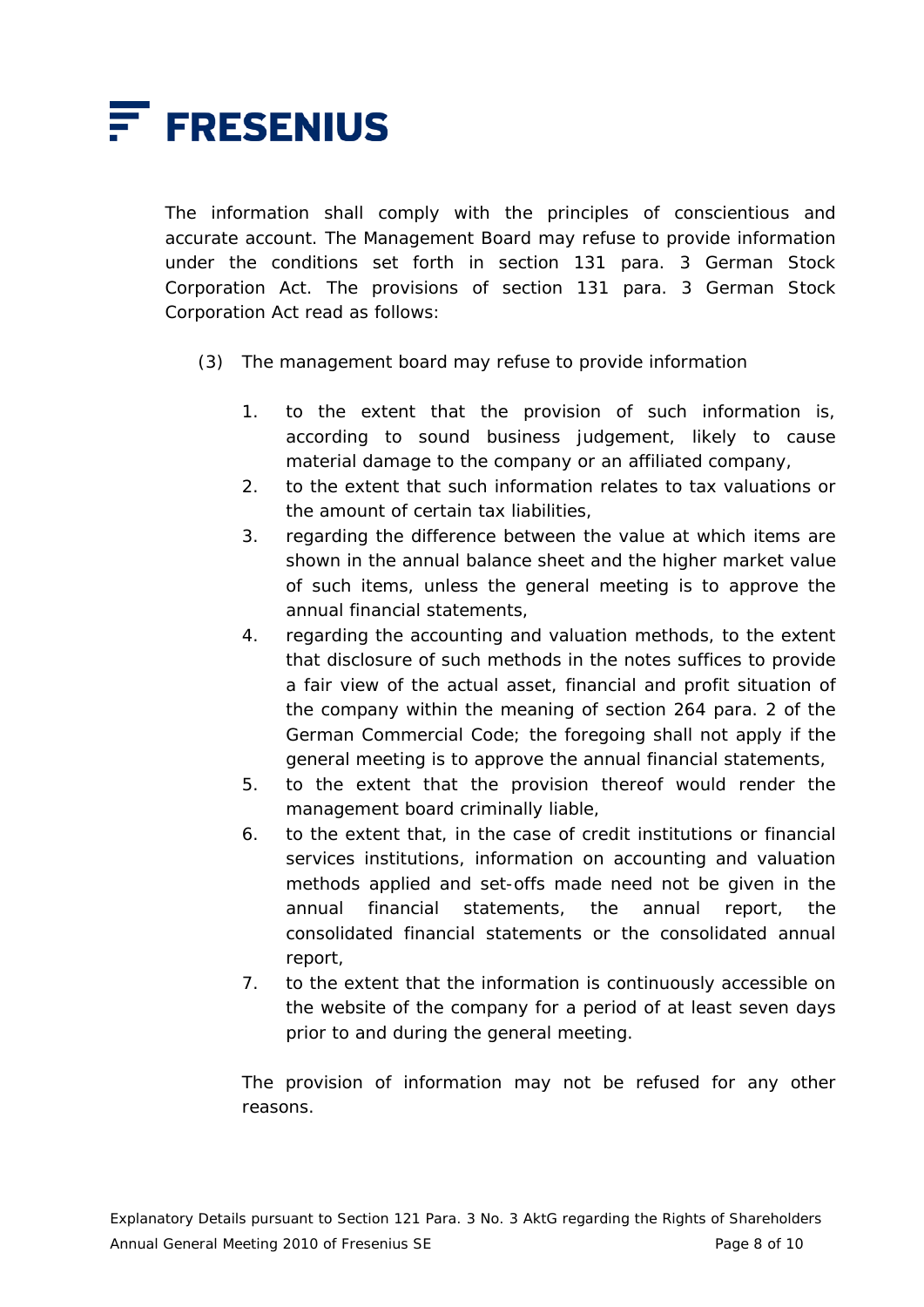

 Pursuant to section 18 para. 2 of the Articles of Association, the chairman of the meeting may reasonably restrict the time for shareholders' question right and right to speak; in particular, he has the right to determine a reasonable time frame for the course of the General Meeting, for individual items, or for individual speakers at the beginning or during the General Meeting.

 These shareholder rights are based on the following provisions of the German Stock Corporation Act and the Articles of Association (in addition to the provisions of section 131, para. 3 German Stock Corporation Act which have already been cited above):

Section 131 para. 1, 2, 4 and 5 German Stock Corporation Act

- (1) At the general meeting, each shareholder shall upon request be provided with information by the management board regarding the matters of the company to the extent that such information is necessary for a proper evaluation of the relevant item on the agenda. The duty to provide information shall also extend to the company's legal and business relations with any affiliated company. If a company makes use of the simplified procedure pursuant to section 266 para. 1 sentence 2, section 276 or section 288 German Commercial Code, each shareholder may request that the annual financial statements be presented to him at the general meeting on such annual financial statements in the form that would have been used if such provisions on simplified procedure had not been applied. The duty of the management board of a parent company (section 290 para. 1, 2 German Commercial Code) to provide information at the general meeting in which the consolidated financial statements and the consolidated annual report are presented shall also extend to the situation of the group and the companies included in the consolidated financial statements.
- (2) The information provided shall comply with the principles of conscientious and accurate account. The articles of association or the rules of procedure pursuant to section 129 German Stock Corporation Act may entitle the chairman of the meeting to set a reasonable time limit for shareholders' questions or speeches, and to determine more detailed rules in this respect.
- (4) If information has been provided to a shareholder outside a general meeting by reason of its status as a shareholder, such information